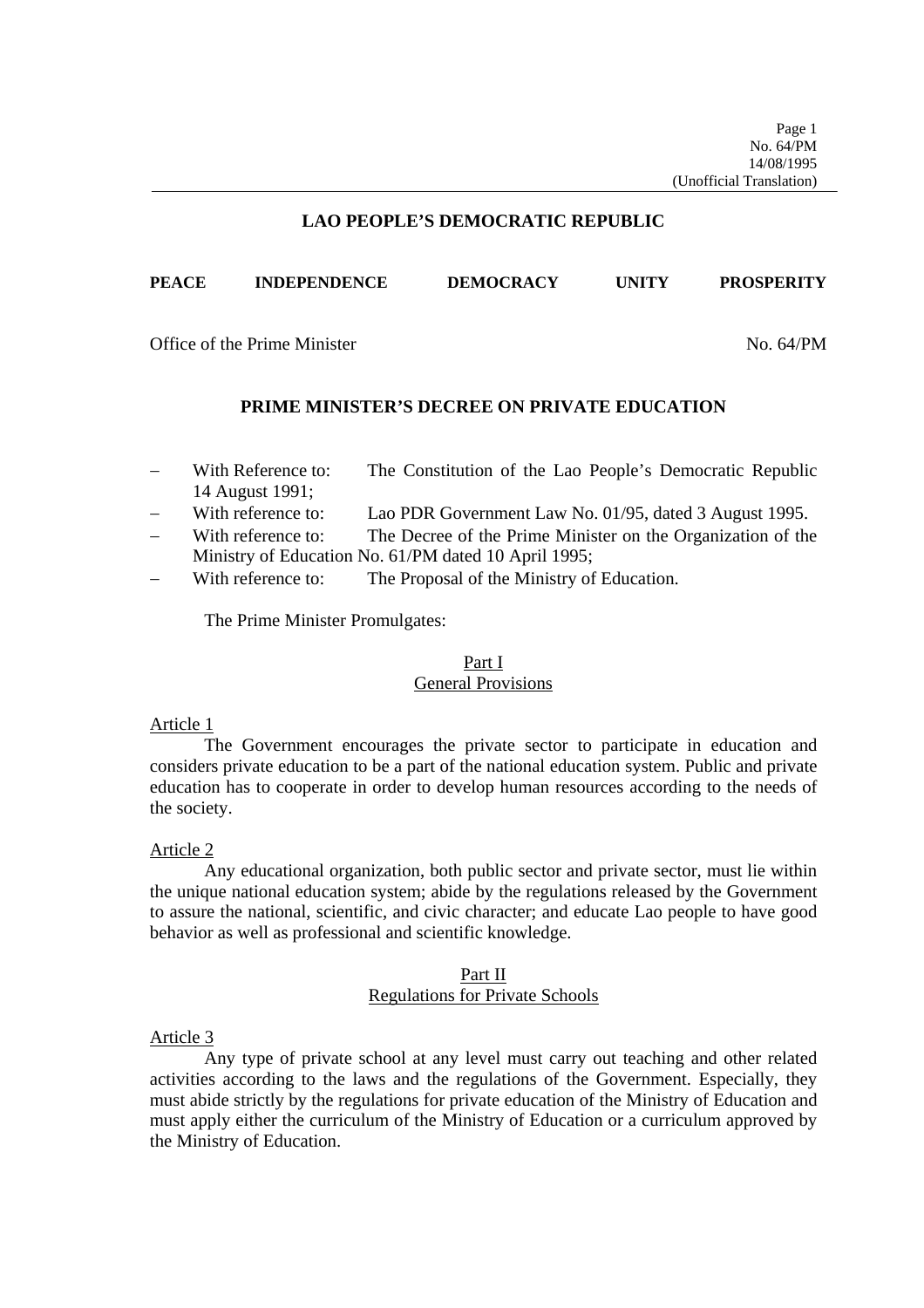Page 2 No. 64/PM 14/08/1995 (Unofficial Translation)

Any subject matter taught in private school must be in the Lao language, except foreign languages. For some subjects or some schools, which are international in character and require instruction in a foreign language, approval by the Ministry of Education is required. The teachers in private schools must be authorized by the Minister of Education.

# Article 4

Foreign investments to establish private schools must be authorized by the Foreign Investment Management Committee.

## Article 5

The authorized person has absolutely no right to carry out anything beyond what is written in the terms of establishment permission.

## Article 6

The authorized person can transfer his or her school to another person who has completed the conditions of Article 11, subject to the agreement of the authorizer.

## Article 7

The authorized person, the Directors, the person responsible for academic affairs, and the teachers must have good behavior and discipline, and be responsible in performing their duties.

## Article 8

The authorizer has the right to withdraw the establishment permission according to Article 10 when:

- 1. The authorized person no longer fulfils the criteria in Article 11.
- 2. The authorized person has insufficient funds to continue the activities of the private school.
- 3. The authorized person violates or does not carry out the provisions of this Decree or the regulations of the Ministry of Education, or causes damage.
- 4. The authorized person violates or does not carry out the activities of the private school according to the instructions of the authorizer and causes serious damage.

# Part III Conditions for the Establishment Of Private Schools

## Article 9

There are three types of private education as follows:

- 1. Education for people of normal school age, like that in the regular public school system, which is divided into two subsystems:
	- General Education
	- Vocational, Technical, and Higher Education
- 2. Non-Formal Education, that is, short-term adult education.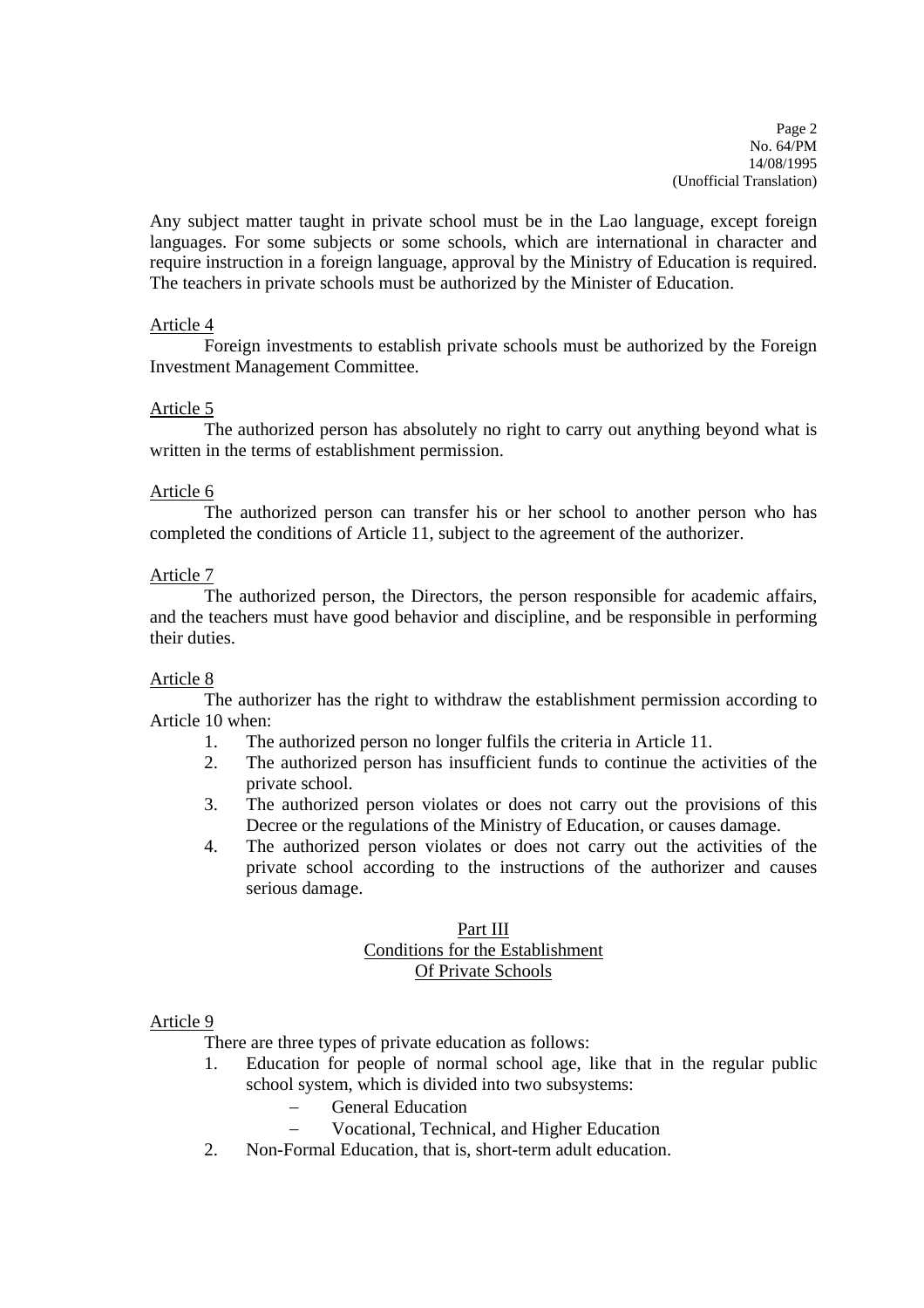3. Special Education, that is, education for physically or mentally abnormal children.

# Article 10

No person may establish a private school before being authorized. The application for permission and the authorization must follow the procedures determined by the Ministry of Education.

# Article 11

A juristic person or a person has the right to apply for the establishment of a private school, as follows:

a) Juristic Person

A juristic person, including the legal representative of an association, has the right to apply for the establishment of any type of private school, both in the formal and the nonformal education system, and in either General Education or Vocational, Technical, and Higher Education as determined in Article 9, but with the following conditions:

- 1. The juristic person must have the purpose of promoting education.
- 2. The juristic person must have assets or status sufficient for the establishment and implementation of the school's activities.
- 3. The Director or the representative of an association must meet the following criteria:
	- Be Laotian, a resident alien or a foreigner aged 18 or over. In cases where the resident alien or foreigner is the Director, it is necessary that the Vice-Director must be Laotian.
	- Have the qualifications stipulated by the regulations of the Ministry of Education for the level or regional position of the school.
	- Have good behavior and morals.
	- Have not been fired by the Government because of committing any offences.
	- Not be an incapacitated person.
	- Have never been convicted of a crime, except a case which is a petty offence or committed by negligence occurring more than five years before the date of the current request for establishment permission.
- b) A person
- 1. A person who is a Lao citizen has the right to apply for the establishment of any type of private school, both in the formal and non-formal education system, and in either General Education or Vocational, Technical, and Higher Education as written in Article 9.
- 2. A person who is a foreigner has the right to apply for the establishment of a private school only for Vocational, Technical, and higher Education, either in the formal or non-formal system, but the Board of Directors must include at least one Laotian.
- 3. Any person who applies for the establishment of a private school must meet the following criteria: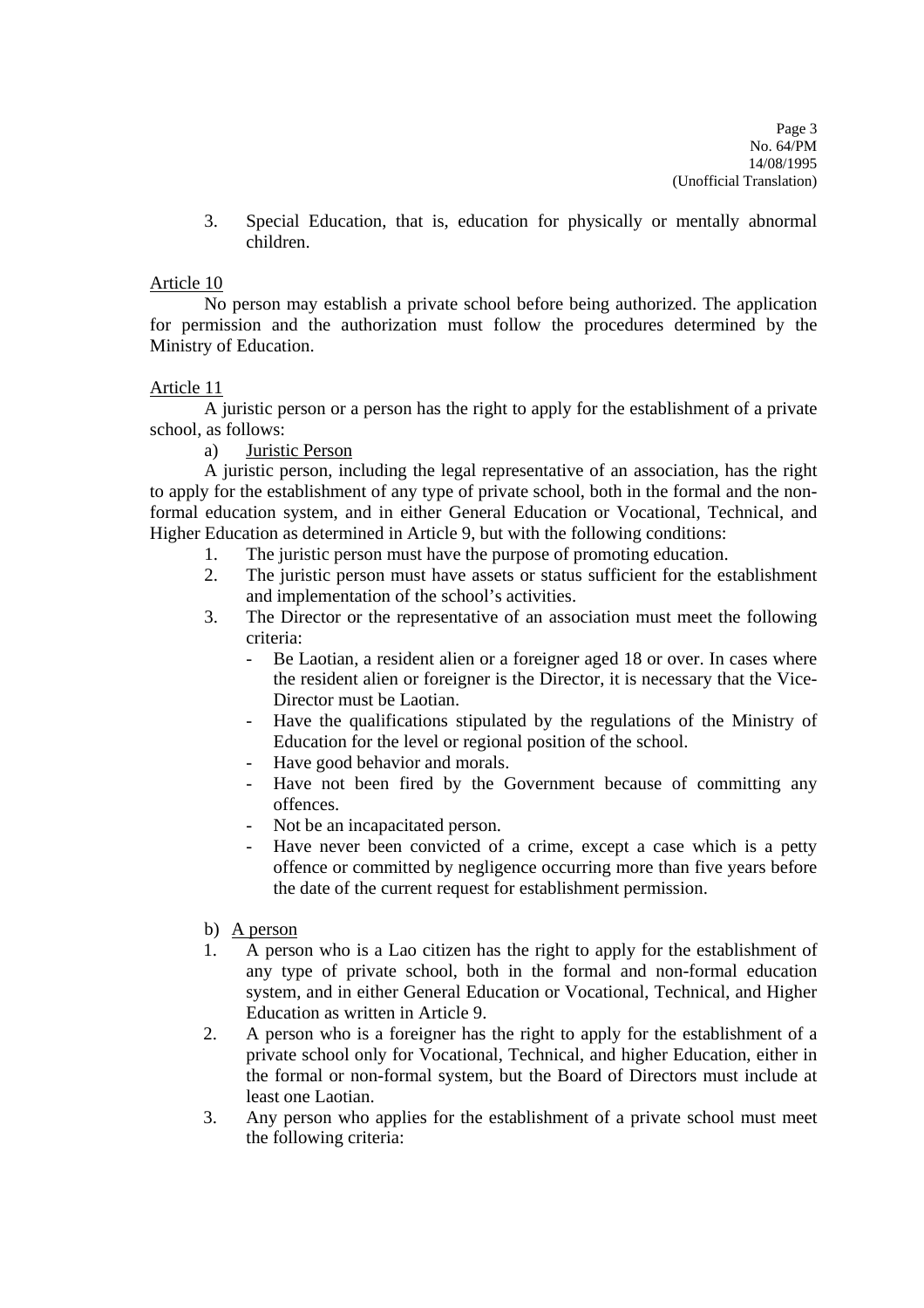- Be at least 18 years old.
- Have assets or status sufficient for the establishment and the implementation of the school's activities.
- Have the qualifications stipulated by the regulations of the Ministry of Education for the level or regional position of the school.
- Have good behavior and morals.
- Have not been fired by the Government because of committing any offences.
- Have never lost establishment permission or had such permission withdrawn within two years of the current application for establishment permission.
- Not be an incapacitated person.
- Have never been convicted of a crime, except a case which is a petty offence or committed by negligence occurring more than five years before the date of the current request for establishment permission.

#### Part IV

## Support and Encouragement of Private School Policy

## Article 12

Private schools are supported and encouraged as follows:

- 1. The teachers in government schools are allowed to work part-time in private schools, under conditions determined by the Ministry of Education.
- 2. The Government permits the authorized person or juristic person to loan or rent the school's assets, when possible.
- 3. Private schools are exempt from business tax.
- 4. Private Schools are exempt from income tax.
- 5. The importation of necessary instructional materials is exempt from customs.
- 6. Private schools are exempt from land-use tax.
- 7. The Government supports and encourages private schools to have innovative forms, when possible.
- 8. The Ministry of Education will provide in-service training and continuing education for teachers in private schools.
- 9. The Ministry of Education is allowed to obtain aid from international organizations to grant to private schools.

The support and encouragement of private education is based on the assumption that private schools abide by Government regulations.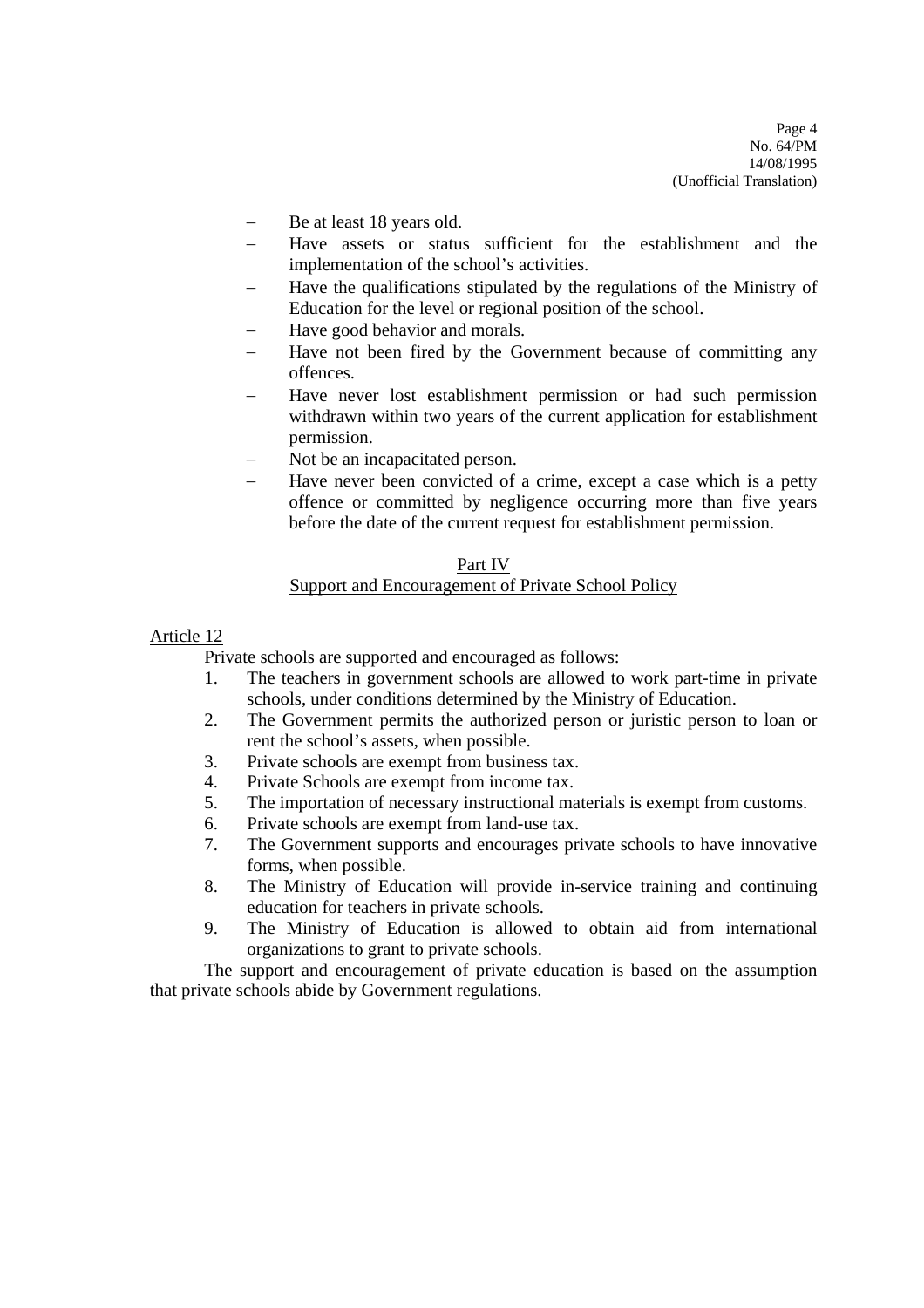Part V

### Organization and Management of the Private Education Sector

## Article 13

A Consultant Council for the Private Education Sector shall be established, consisting of:

| 1.<br>2. | Vice-Minister of Education<br>One cadre who has status equivalent to the<br>Director of a Department                       | President by nomination<br>Secretary by nomination                            |
|----------|----------------------------------------------------------------------------------------------------------------------------|-------------------------------------------------------------------------------|
| 3.       | Director of the Vocational, Technical and<br><b>Higher Education Department</b>                                            | Member by position                                                            |
| 4.       | Director of the General Education and<br>Kindergarten Department                                                           | Member by position                                                            |
| 5.       | Director of the Non-Formal Education System<br>Four seniors consisting of:                                                 | Member by position                                                            |
| 6.       | One representative of the authorized Member<br>by election of persons from General Education                               | Authorized persons in the<br>concerned schools                                |
| 7.       | One representative of the authorized persons<br>from institutions of Vocational, Technical, and<br><b>Higher Education</b> | Member by election<br>of<br>authorized persons in<br>the<br>concerned schools |
| 8.       | One representative of teachers in General<br>Education                                                                     | Member by election<br>of<br>authorized persons in<br>the<br>concerned schools |
| 9.       | representative of teachers<br>One<br>from<br>Vocational, Technical, and Higher Education                                   | Member by election<br>of<br>authorized persons in<br>the<br>concerned schools |
|          | 10. One representative from the Committee for<br>Planning and Co-operation                                                 | Member                                                                        |
|          | 11. One representative from the Ministry of<br>Labour and Social Welfare                                                   | Member                                                                        |

Some other seniors may be invited to the Consultant Council as observers.

# Article 14

The Consultant Council for the Private Education Sector has the following roles:

- 1. Study and submit to the Minister of Education the implementation plan for the private education sector and collaborate with other organizations in the interest of promotion and management.
- 2. Study and submit to the Minister of Education the regulations necessary to abide by this Decree.
- 3. Set up a specific unit to carry out designated tasks.
- 4. Perform other functions as assigned by the Minister of Education.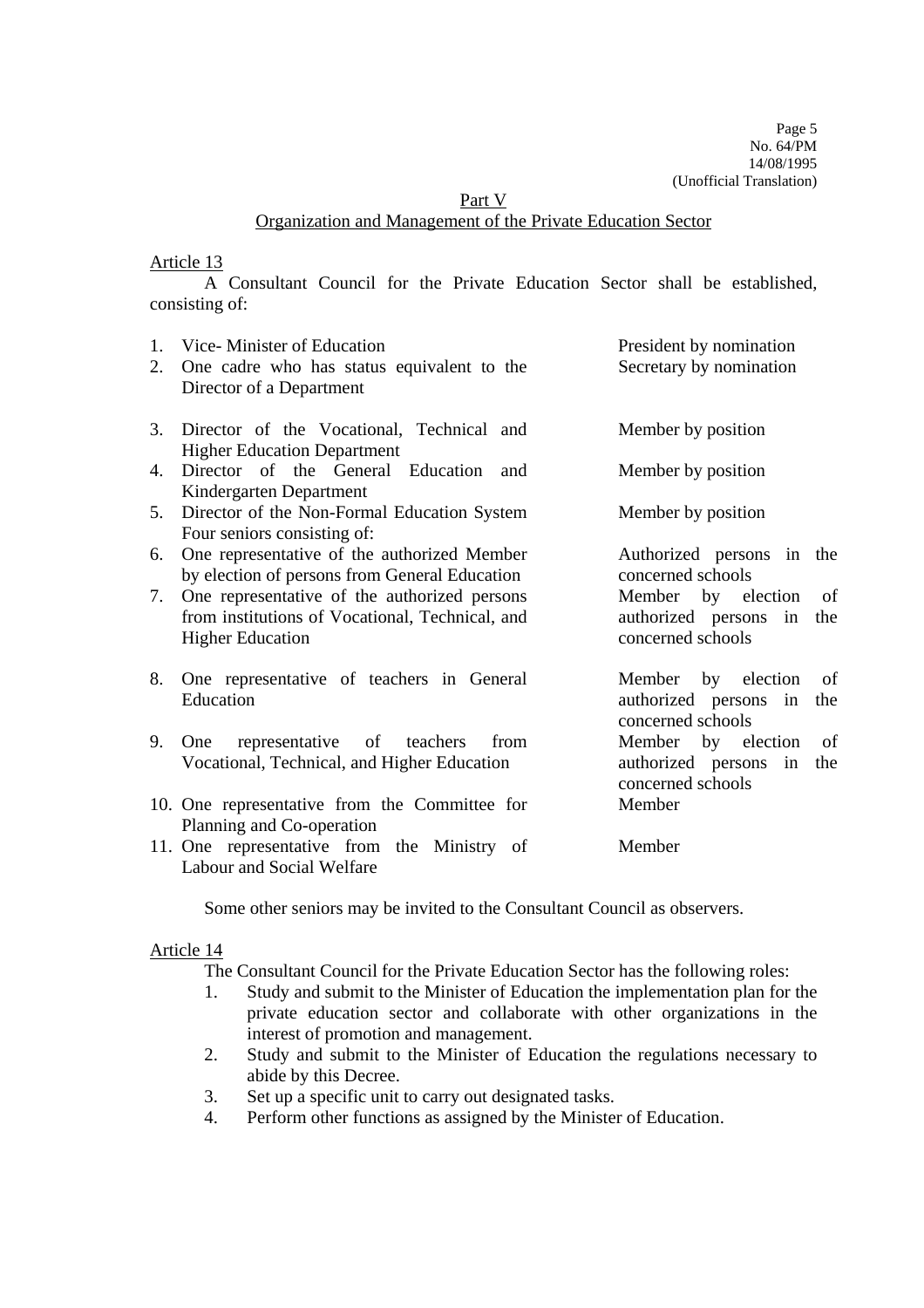Page 6 No. 64/PM 14/08/1995 (Unofficial Translation)

#### Article 15

A Bureau of Private Education with status equivalent to the other Departments in the Ministry of Education shall be established, and submit directly to the Minister of Education an implementation plan for private education. This Bureau is to be Located in the Ministry of Education and consist of Secretary of Private Education holding the position of Head and four to six academic staff members at the beginning.

## Article 16

The Ministry of Education is in charge of nominating the Consultant Council for the Private Education Sector. Council members shall have a mandatory term of two years.

#### Article 17

The Ministry of Education has the right to release regulations ordering any type of private school at any level to set up a Consultant Council to direct and perform the school's activities.

#### Article 18

The Consultant Council stipulated in Article 17 shall consist of the person or the juristic person authorized to establish the private school being President; the representative of the Ministry of Education or Provincial Education Service, the Prefecture, or the District Education Bureau; the representative of the teachers; the representative of the Guardians; the Director or the person responsible for academic affairs being both member and Secretary; and some seniors when necessary.

#### Article 19

The Director and the person responsible for academic affairs must have the qualifications stipulated in the regulations of the Ministry of Education.

#### Article 20

The nomination of the Director, the person responsible for academic affairs and the teachers in any type of private school must follow the regulations of the Ministry of Education.

#### Article 21

Any documents regarding the private school's activities must be in Lao or translated into the Lao Language.

#### Article 22

The Ministry of Education is in charge of delegating power for establishment permission and the management of private schools throughout the country.

#### Article 23

The examination organization for private schools must abide by the same regulations as those of any government school.

#### Article 24

The director of private school has the right to award certificates to his or her graduated students with the recognition of the Minister of Education.